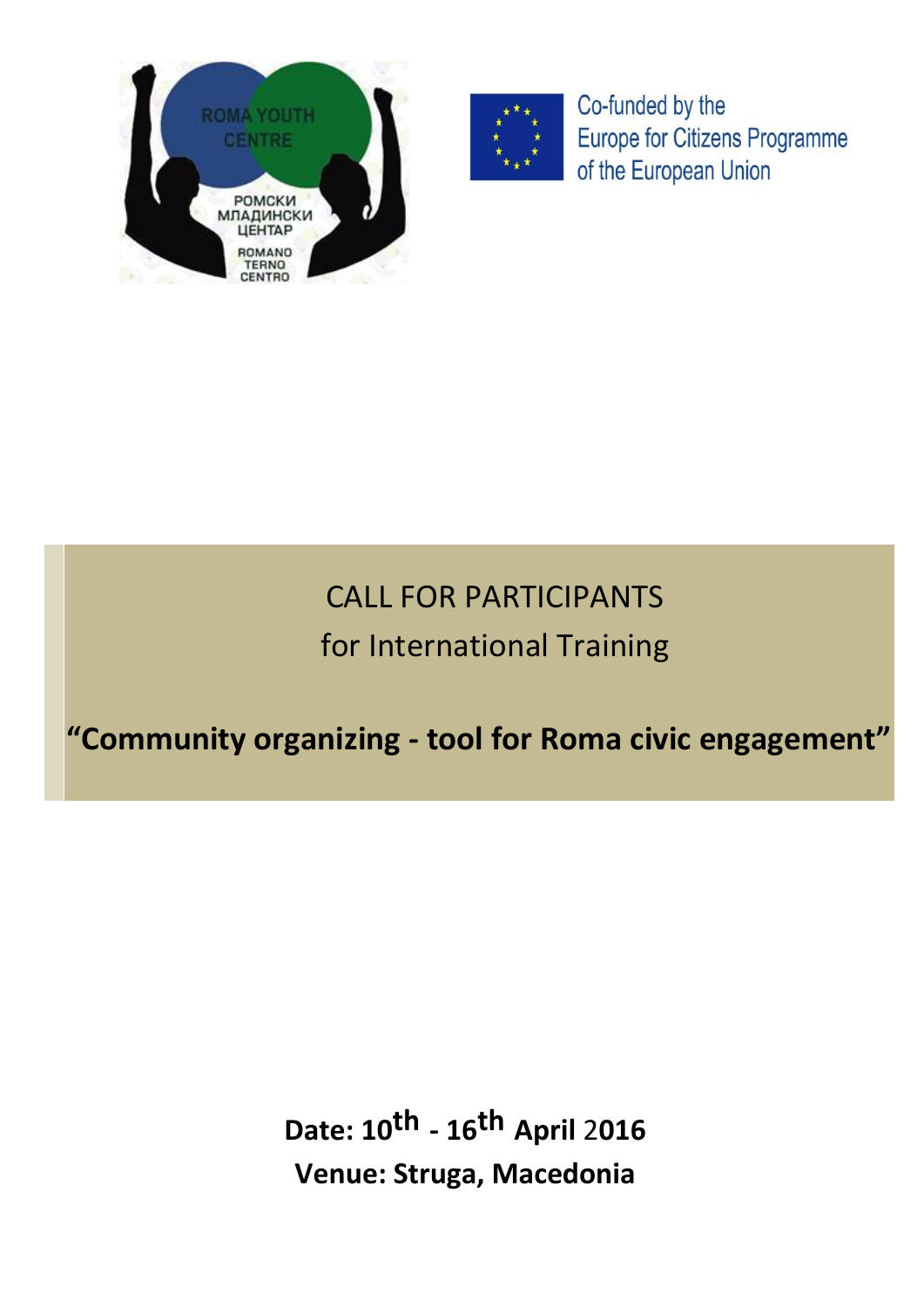# **Short description of the project:**

Most of the Roma believe that they have not benefited from the achievements of European Union or put in question those achievements due to being excluded and rarely consulted. During the policy-making process their involvement is marginal, and their voice is not heard. EU citizenship should be applicable for everyone, no matter on social, ethnic or political background.

The project comes up with incentives which will articulate the notion for community organizing as a new form of civic participation; it aims for activities involving volunteers to solve community problem which not only help to create the conditions for better and more participation and volunteering, but which also contribute significantly to active citizenship and reinforce a bottom-up grassroots movement through empowerment of citizens and communities, and strengthening our democracies and inter-cultural dialogue in the longer term.

# **About the training**

It will bring participants from all over the Europe. The training will provide knowledge and skills for the model of community organizing mainly covering: why we organize, volunteers recruitment, campaign, planning and taking actions, leadership development, building strong relationships, working with the media etc.

# **PROFILE OF THE PARTICIPANTS**

Present will be Roma and non-Roma youth leaders, activists, multipliers, and volunteers who are active in Roma communities and experienced in working with Roma communities and/or Roma youth.

## **Participants must also:**

- be able and committed to act as multipliers in civic engagement for the benefit of Roma communities in a sense to lobby and advocate to be solved some local problem ( infrastucture –asphalt, suvage, running wather etc) and/or social problem ( employment, health, housing, education etc).
- be familiar with the situation/ needs of the Roma community in their country
- be motivated to develop their competences in advocacy, anti-discrimination work, human rights and to share their experiences with other participants
- $\bullet$  be aged 18 –
- be committed to attend for the full duration of the course
- be able to work in English, or check with the coordination that translation can be provided through other participants or team members
- be resident in one of the European countries, Albania and Serbia.